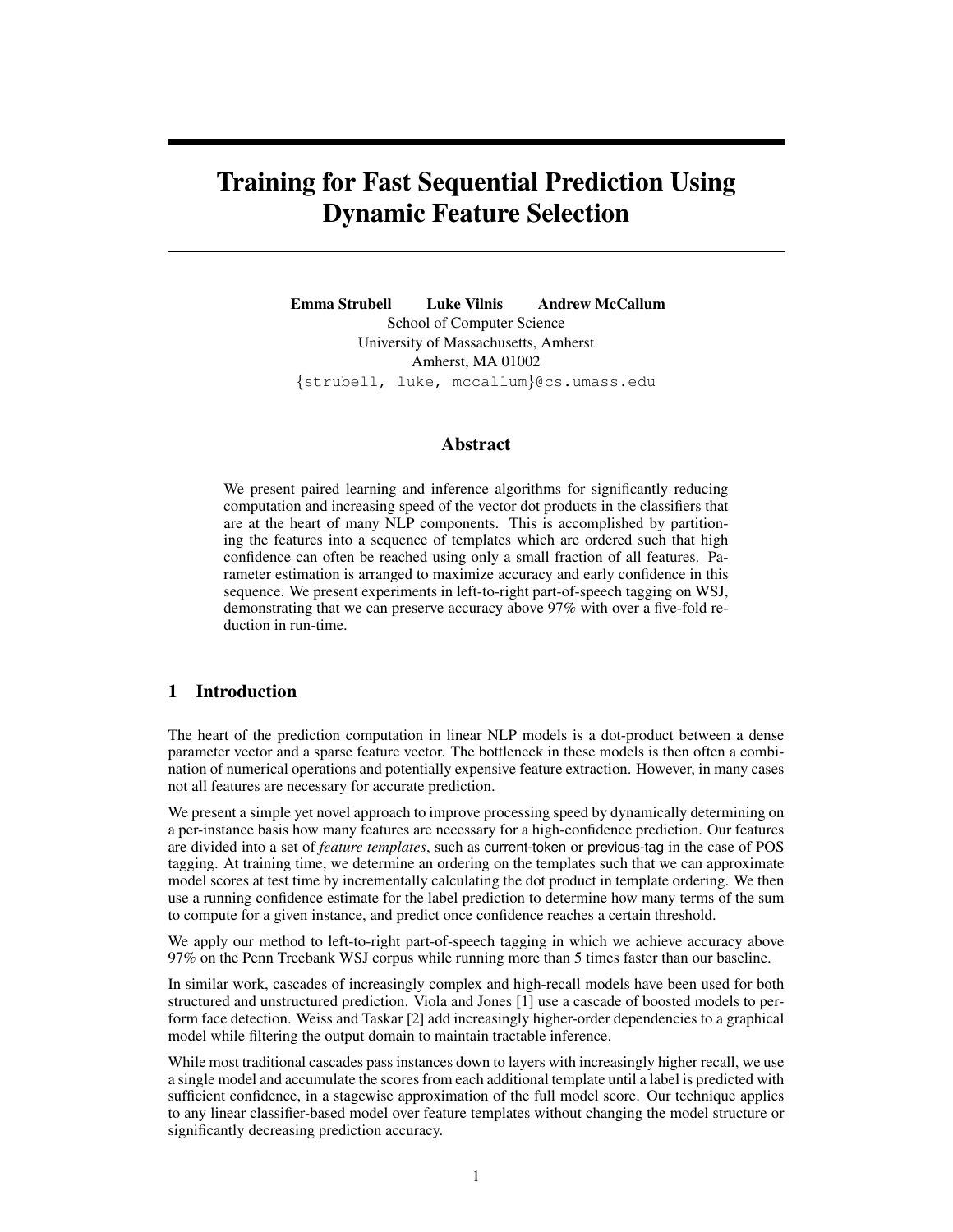Our work is also related to the field of learning and inference under test-time budget constraints [3, 4]. However, common approaches to this problem also employ auxiliary models to rank which feature to add next, and are generally suited for problems where features are expensive to compute (*e.g* vision) and the extra computation of an auxiliary pruning-decision model is offset by substantial reduction in feature computations [5]. Our method uses confidence scores directly from the model, and so requires no additional computation, making it suitable for speeding up classifier-based NLP methods that are already very fast and have relatively cheap features. In fact, the most attractive aspect of our approach is that it speeds up methods that are already among the fastest in NLP.

He and Eisner [6] have the same goal of speeding test time prediction by dynamically selecting features, but they also learn an additional model on top of a fixed base model, rather than using the training objective of the model itself. In the context of NLP, He et al. [7] describe a method for dynamic feature template selection at test time in graph-based dependency parsing using structured prediction cascades [2]. However, their technique is particular to the parsing task—making a binary decision about whether to lock in edges in the dependency graph at each stage, and enforcing parsing-specific, hard-coded constraints on valid subsequent edges. Furthermore, as described above, they employ an auxiliary model to select features.

## 2 Method

We present paired learning and inference procedures for feature-templated classifiers that optimize both accuracy and inference speed, using a process of *dynamic feature selection*. Since many decisions are easy to make in the presence of strongly predictive features, we would like our model to use fewer templates when it is more confident. For a fixed, learned ordering of feature templates, we build up a vector of class scores incrementally over each prefix of the sequence of templates, which we call the *prefix scores*. Once we reach a stopping criterion based on class confidence (margin), we discontinue computing prefix scores, and predict the current highest scoring class. Our aim is to train each prefix to be as good a classifier as possible without the following templates, in order to minimize the number of templates needed for accurate predictions. Template ordering is learned with a greedy approach described at the end of this section.

#### 2.1 Definitions

Our base classifier for sequential prediction tasks is a *linear model*. Given an input  $x \in \mathcal{X}$ , a set of labels  $\mathcal{Y}$ , a feature map  $\Phi(x, y)$ , and a weight vector w, a linear model over *feature templates*  $\{\Phi_i(x, y)\}\$  predicts the highest-scoring label as

$$
y^* = \underset{y \in \mathcal{Y}}{\arg \max} \mathbf{w} \cdot \Phi(x, y), \quad \text{where} \quad \mathbf{w} \cdot \Phi(x, y) = \sum_j \mathbf{w}_j \cdot \Phi_j(x, y).
$$

Our goal is to approximate the overall dot product score sufficiently for purposes of prediction, while using as few terms of the sum as possible.

Given a model that computes scores additively over template-specific scoring functions, parameters w, and an observation  $x \in X$ , we can define the *i*'th *prefix score* for label  $y \in Y$  as:

$$
P_{i,y}(x,\mathbf{w})=\sum_{j=1}^i\mathbf{w}_j\cdot\Phi_j(x,y),
$$

or  $P_{i,y}$  when the choice of observations and weights is clear from context. Abusing notation we will also refer to the vector containing all i'th prefix scores for observation  $x$  associated to each label in  $\mathcal Y$  as  $P_i(x, \mathbf w)$ , or  $P_i$  when this is unambiguous.

Given a parameter  $m > 0$ , called the *margin*, we define a function h on prefix scores:

$$
h(P_i, y) = \max\{0, P_{i,y} - m - \max_{y' \neq y} P_{i,y'}\}
$$

This is the familiar structured hinge loss function as in structured support vector machines [8], which has a minimum at 0 if and only if class  $y$  is ranked ahead of all other classes by at least  $m$ . Using this notation, the condition that some label y be ranked first by a margin can be written as  $h(P_i, y) = 0$ .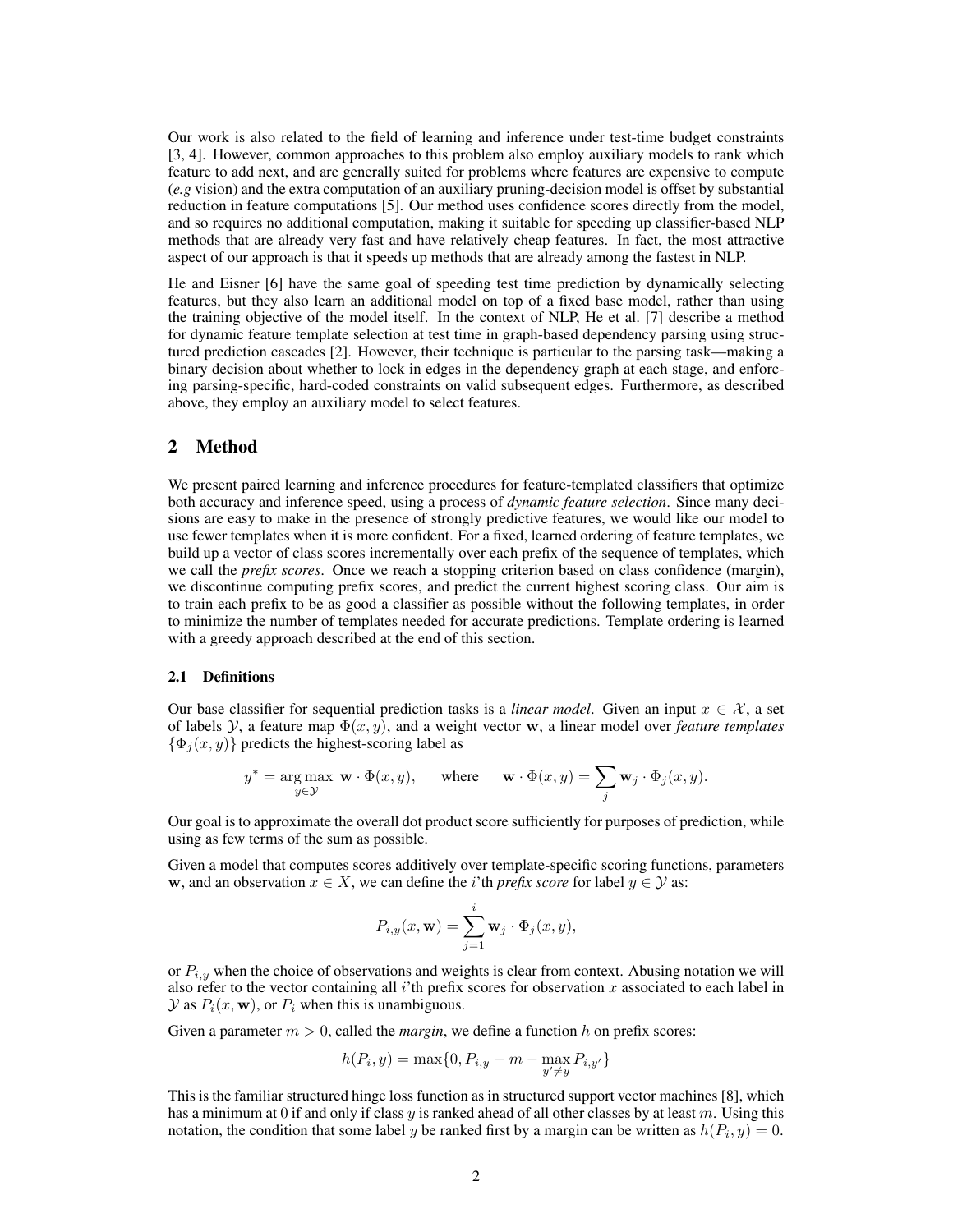### 2.2 Inference

At test time we compute prefixes until some label is ranked ahead of all other labels with a margin  $m$ , then predict with that label. At train time, we predict until the correct label is ranked ahead with margin  $m$ , and return the whole set of prefixes for use by the learning algorithm. If no prefix scores have a margin, then we predict with the final prefix score involving all the feature templates.

#### 2.3 Learning

For a fixed ordering of feature templates, to learn parameters that encourage the use of few feature templates, we look at the model as outputting not a single prediction but a sequence of prefix predictions  $\{P_i\}$ . Concretely, we optimize the following structured max-margin loss over training examples (with the dependence of  $P$ 's on w written explicitly where helpful):

$$
\ell(x, y, \mathbf{w}) = \sum_{k=1}^{i_y^*} h(P_k(x, \mathbf{w}), y), \quad \text{where} \quad i_y^* = \min i \quad \text{s.t.} \quad h(P_i, y) = 0
$$

The per-example gradient of this objective for weights  $w_i$  corresponding to feature template  $\Phi_i$  then corresponds to

$$
\frac{\partial \ell}{\partial \mathbf{w}_j} = \sum_{k=j}^{i^*_{y}} \Phi_j(x, y_{\text{loss}}(P_k, y)) - \Phi_j(x, y)
$$
\nwhere  $y_{\text{loss}}(P_i, y) = \arg \max_{y'} P_{i, y'} - m \cdot \mathbb{1}(y' = y),$ 

where  $\mathbb 1$  is an indicator function of the label y, used to define loss-augmented inference.

Since every prefix includes the prefix before it, we can see that for each training example, each feature template receives a number of hinge-loss gradients equal to its distance from the index where the margin requirement is finally reached. We add an  $\ell_2$  regularization term to the objective, and tune the margin  $m$  and the regularization strength to tradeoff between speed and accuracy.

We use a greedy stagewise approach to learn template ordering. Given an ordered subset of templates, we add each remaining template to our ordering and estimate parameters, selecting as the next template the one that gives the highest increase in development set performance.

## 3 Experimental Results

We conduct our experiments on classifier-based, greedy part-of-speech tagging. Sequential classifiers achieve very strong performance on this task - for example, our classifier baseline achieves an accuracy of 97.22, while Stanford's CRF-based tagger scores 97.26. The high efficiency of baseline greedy POS tagging approaches makes this a particularly challenging domain in which to evaluate our speed-up algorithm. In contrast, it is easier to find gains in complex tasks with more overhead.

Our baseline greedy tagger uses the same features and factors described described in Choi and Palmer [9]. We evaluate our models on the Penn Treebank WSJ corpus [10], employing the typical POS train/test split. The parameters of our models are learned using AdaGrad [11] with  $\ell_2$ regularization via regularized dual averaging [12].

This baseline model (baseline) tags at a rate of approximately 23,000 tokens per second on a 2010 2.1GHz AMD Opteron machine with accuracy comparable to similar taggers [13, 9, 14]. On the same machine the greedy Stanford CoreNLP left3words part-of-speech tagger also tags at approximately 23,000 tokens per second. Significantly higher absolute speeds for all methods can be attained on more modern machines.

We include additional baselines that divide the features into templates, but train the templates' parameters more simply than our algorithm. The **stagewise** baseline learns the model parameters for each of the templates in order, starting with only one template—once each template has been trained for a fixed number of iterations, that template's parameters are fixed and we add the next one. We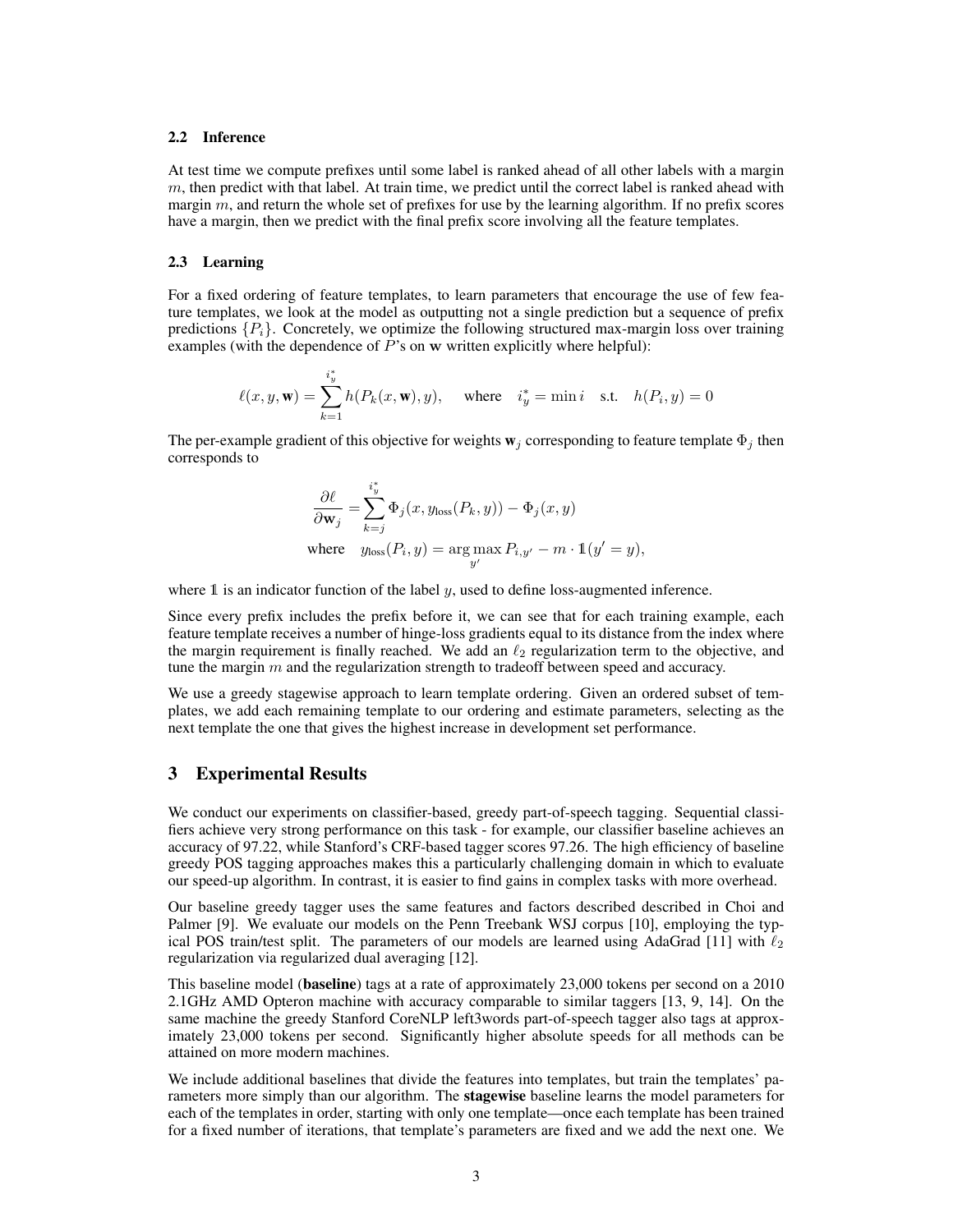| <b>Model/margin</b> | Tok. accuracy | Unk. accuracy | <b>Feat.</b> templates | Speedup |
|---------------------|---------------|---------------|------------------------|---------|
| <b>Baseline</b>     | 97.22         | 88.63         | 46                     | lх      |
| Stagewise           | 96.54         | 83.63         | 9.50                   | 2.74    |
| Fixed               | 89.88         | 56.25         |                        | 16.16x  |
| Fixed               | 94.66         | 60.59         | 3                      | 9.54x   |
| Fixed               | 96.16         | 87.09         | 5                      | 7.02x   |
| Fixed               | 96.88         | 88.81         | 10                     | 3.82x   |
| Dynamic/15          | 96.09         | 83.12         | 1.92                   | 10.36x  |
| Dynamic/35          | 97.02         | 88.26         | 4.33                   | 5.22x   |
| Dynamic/45          | 97.16         | 88.84         | 5.87                   | 3.97x   |
| Dynamic/50          | 97.21         | 88.95         | 6.89                   | 3.41x   |

Table 1: Comparison of our models using different margins  $m$ , with speeds measured relative to the baseline. We train a model as accurate as the baseline while tagging 3.4x tokens/sec, and in another model maintain > 97% accuracy while tagging  $5.2x$ , and > 96% accuracy with a speedup of 10.3x.



Figure 1: Left-hand plot depicts test accuracy as a function of the average number of templates used to predict. Right-hand plot shows speedup as a function of accuracy. In both plots, dashed lines correspond to varying the number of templates explicitly, whereas solid lines correspond to varying the margin. Dotted baselines are an ensemble of 46 models trained using each prefix of templates.

also create a separately-trained baseline model for each fixed prefix of the feature templates (fixed). This shows that our speedups are not simply due to superfluous features in the later templates.

Our main results are shown in Table 1. We increase the speed of our baseline POS tagger by a factor of 5.2x without falling below  $97\%$  test accuracy. By tuning our training method to more aggressively prune templates, we achieve speed-ups of over 10x while providing accuracy higher than 96%.

Results show our method (dynamic) learns to dynamically select the number of templates, often using only a small fraction. The majority of test tokens can be tagged using only the first few templates: just over  $40\%$  use one template, and  $75\%$  require at most four templates, while maintaining 97.17% accuracy. On average 6.71 out of 46 templates are used, though a small set of complicated instances never surpass the margin and use all 46 templates. The right hand plot of Figure 1 shows speedup vs. accuracy for various settings of the confidence margin  $m$ .

The left plot in Figure 1 depicts accuracy as a function of the number of templates used at test time. We present results for both varying the number of templates directly (dashed) and margin (solid). The baseline model trained on all templates performs very poorly when using marginbased inference, since its training objective does not learn to predict with only prefixes. When predicting using a fixed subset of templates, we use a different baseline model for each one of the 46 total template prefixes, learned with only those features; we then compare the test accuracy of our dynamic model using template prefix  $i$  to the baseline model trained on the fixed prefix  $i$ . Our model performs just as well as these separately trained models, demonstrating that our objective learns weights that allow each prefix to act as its own high-quality classifier.